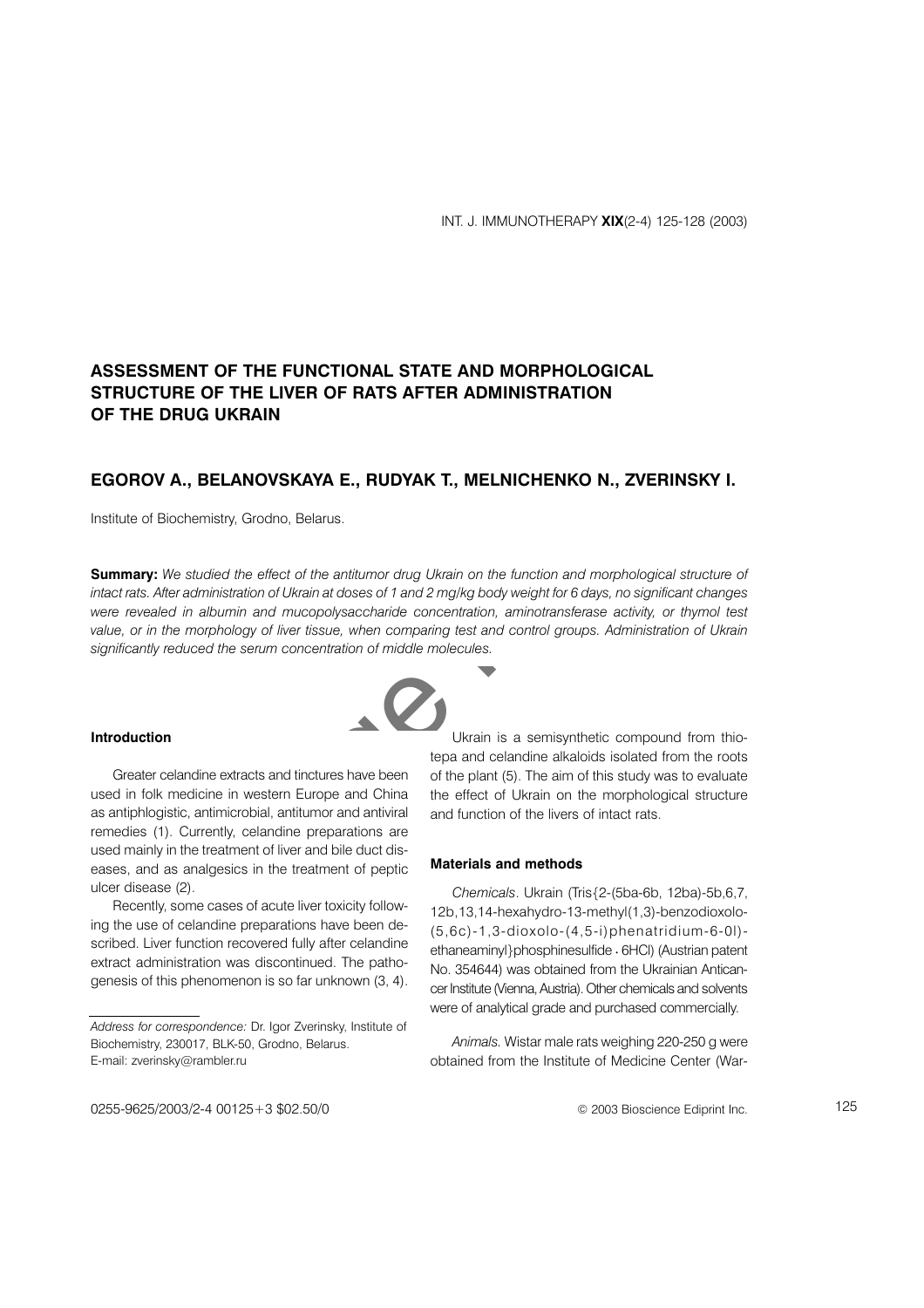saw. Poland). The rats were divided into three groups: the first group was administered with normal saline at a dose of 2.0 ml/kg intraperitoneally; the second group was administered Ukrain at a dose of 1.0 mg/ kg i.p.; and the third group received Ukrain at a dose of 2 mg/kg i.p. The treatment was performed as a single injection, once a day for 6 days. On day 7, all animals were sacrificed.

Investigations. Morphological investigation and biochemical tests were carried out to evaluate possible toxic action of Ukrain on the liver tissue. Damage to hepatocytes was evaluated using the activity of serum alanine aminotransferase (ALT) (Analiz-X, Minsk, Belarus) and aspartate aminotransferase (AST) (Analiz-X). Endotoxemia and inflammation intensity were assessed using the serum concentration of middle molecules and formation of globulin-thymol-lipid complex (thymol test) (Analiz-X).

The synthetic function of the liver was assessed using serum concentrations of albumin and mucopolysaccharides. All tests were performed using commercially purchased analytical kits from the firm Analiz-X and in accordance with the enclosed kit user in**structions** 

For morphologic evaluation, 0.6 cm liver tissue samples were fixed in 10% buffered formalin and then 5-7 um thick sections were stained with hematoxylin eosin.

Each group consisted of eight to ten animals. Results are presented as mean  $\pm$  standard deviation. Significance was assessed using Student's t-test.

## **Results**

After administration of Ukrain at doses of 1 and 2 mg/kg body weight for 6 days, no significant differences between test and control groups were revealed in the concentrations of albumin and mucoplysaccharides, the activity of ALT and AST or in the thymol test value (Table I).

Administration of Ukrain, however, significantly and dose-dependently decreased concentration of serum

Table I Concentrations of albumin, mucopolysaccharides and middle molecules, activity of alanine aminotransferase (ALT) and aspartate aminotransferase (AST), and thymol test value in the serum of rats after intraperitoneal administration of Ukrain at doses 1 mg/kg and 2 mg/kg for 6 days ( $n = 8$ ; mean  $\pm$  SD)

| Parameter                         | Groups           |                                  |                                  |
|-----------------------------------|------------------|----------------------------------|----------------------------------|
|                                   | Control          | Ukrain 1 mg/kg                   | Ukrain 2 mg/kg                   |
| ALT (ukat/l)                      | $0.67 \pm 0.03$  | $0.65 \pm 0.02$<br>$p = 0.54$    | 0.68 0.04<br>$p = 0.97$          |
| AST ( <i>ukat</i> /l)             | $2.63 \pm 0.09$  | $2.28 \pm 0.29$<br>$p = 0.28$    | $2.43 \pm 0.18$<br>$p = 0.35$    |
| Thymol test, unit of turbidity SH | $0.41 \pm 0.07$  | $0.38 \pm 0.07$<br>$p = 0.81$    | $0.38 \pm 0.08$<br>$p = 0.82$    |
| Albumin (g/l)                     | $38.75 \pm 2.50$ | $41.59 \pm 1.63$<br>$p = 0.35$   | $39.92 \pm 1.40$<br>$p = 0.69$   |
| Mucopolysaccharides (g/100 ml))   | $108.0 \pm 4.75$ | $103.9 \pm 4.51$<br>$p = 0.53$   | $115.6 \pm 5.13$<br>$p = 0.29$   |
| Middle molecules (g/l)            | $0.40 \pm 0.07$  | $0.04 \pm 0.002$<br>$p = 0.0008$ | $0.025 \pm 0.003$<br>$p = 0.003$ |

P-values versus control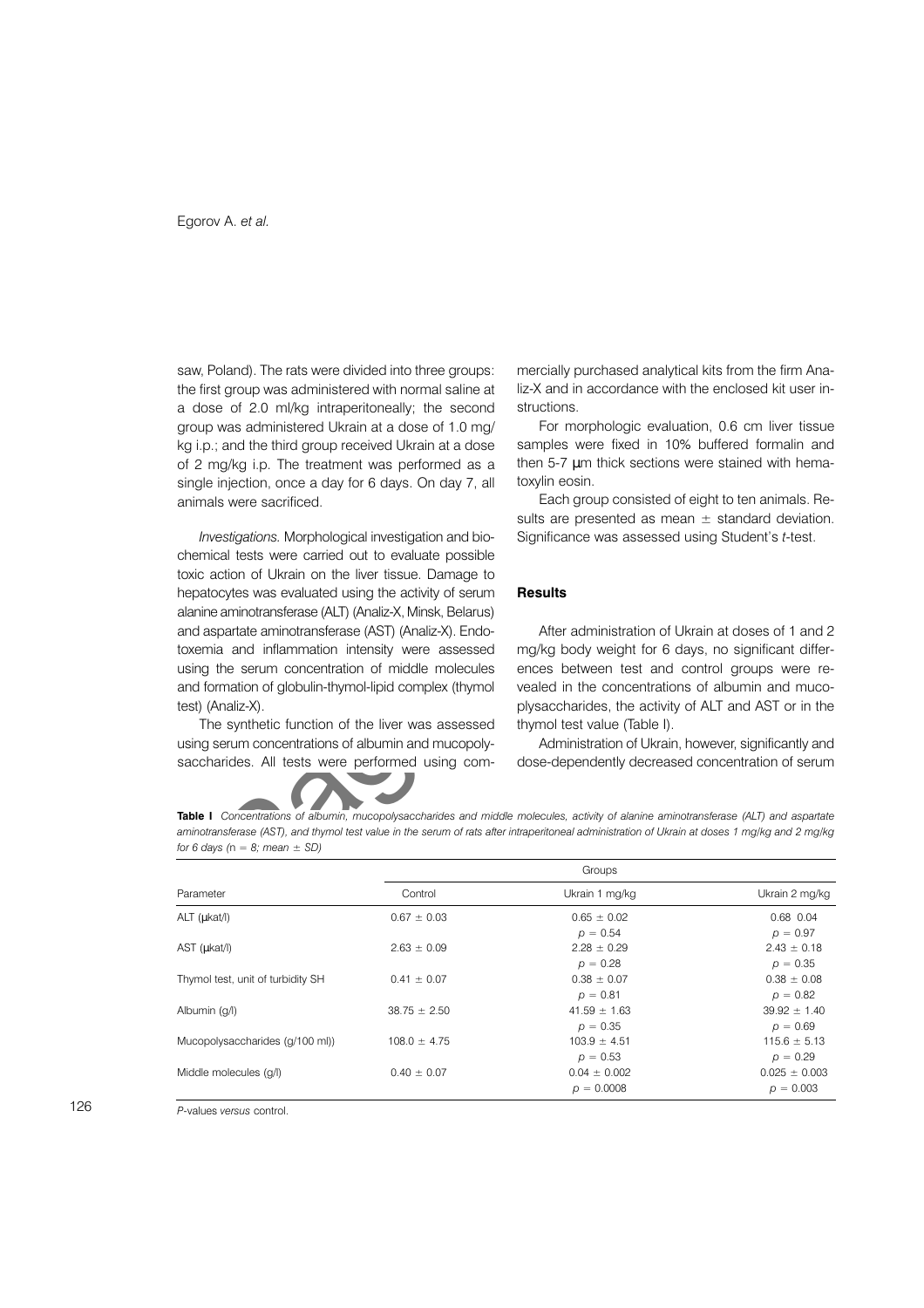Functional state and morphological structure of rat livers after administration of Ukrain



Fig. 1 General image of liver. A: control; B: Ukrain 1 mg/kg; C: Ukrain 2 mg/kg. Objective 3.2 x ocular 4.1.

middle molecules: Control group:  $0.40 \pm 0.07$  g/l; Ukrain 1 mg/kg group:  $0.04 \pm 0.002$  g/l ( $p = 0.0008$ ); and Ukrain 2 mg/kg group:  $0.025 \pm 0.003$  mg/kg ( $p = 0.003$ ).

Microphotographs of liver tissue samples at low magnification  $(x 36)$  were prepared (Fig. 1). Following administration of Ukrain, both tissue structure and microcirculation system of the liver were intact, there were no changes in the connective tissue system and there was no inflammatory infiltration.



Having considered zonal features of xenobiotic metabolism (including drugs), we examined the centrolobular and periportal liver cells separately. Highmagnification  $(x 1,240)$  microphotographs of liver cells in the periportal area are shown in Figure 2. There are neither necrobiotic nor dystrophic changes nor infiltration following administration of Ukrain.

High-magnification (x 1,240) microphotographs of liver cells in the centrolobular area are shown in Fi-